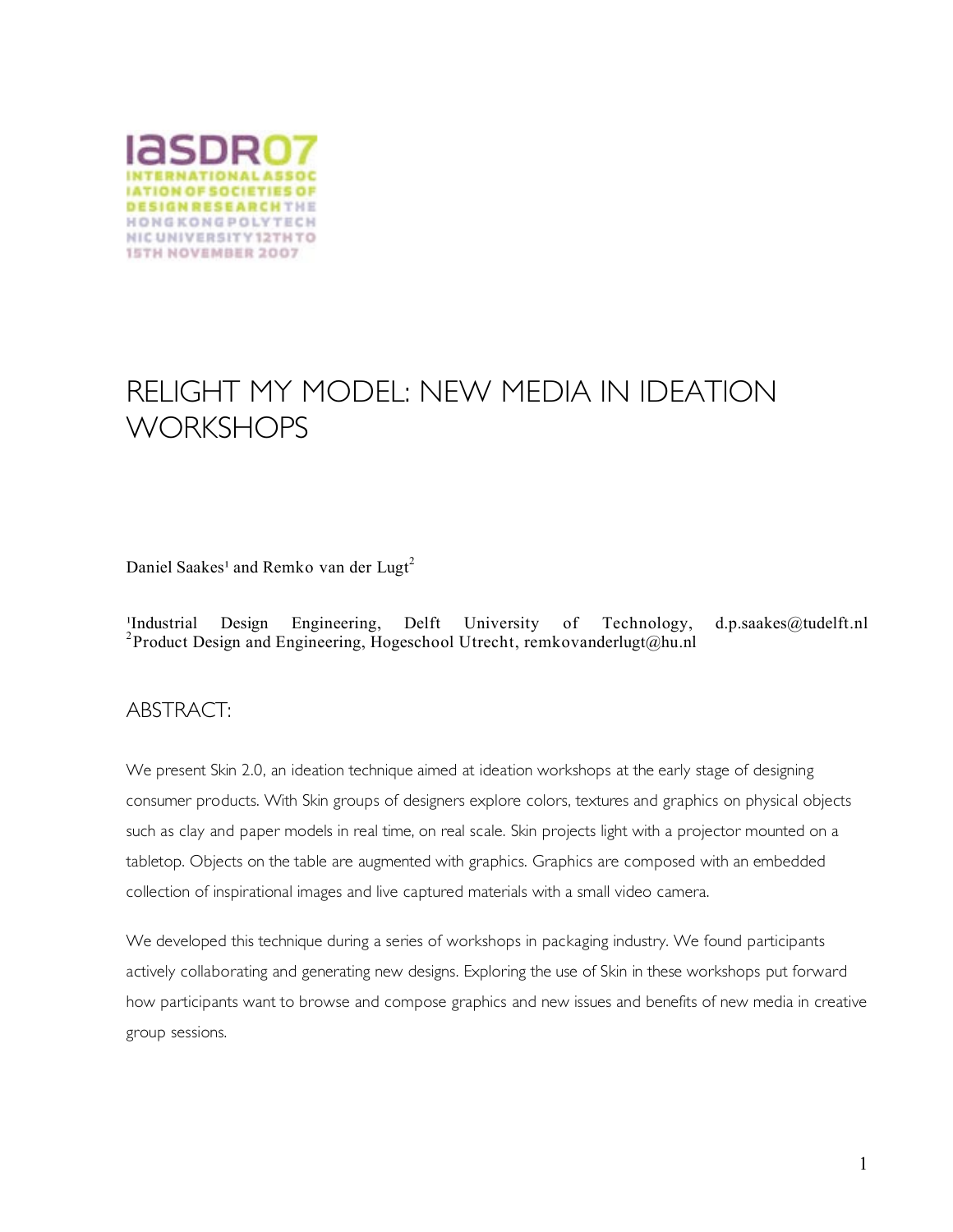#### 1. INTRODUCTION

People's appreciation of products is largely dependant on the product's color, its' shape, graphics and texture of the material. Typically designers first address the shape characteristics by means of idea sketches. Only after the shape of the product has crystallized, attention is given to color and texture of the materials used. Our main interest is to explore whether it is possible to bring the consideration of color and texture of material into the early ideation process, to see whether this leads to richer idea generation. On the one hand such inclusion of color, graphics and texture could lead to better integrated products. On the other hand, thinking of these design aspects could spur inspiration (i.e., thinking of a fuzzy pink product, is likely to spur softer lines used in the shape of the product.

Consumer products are oftentimes designed by multidisciplinary teams, involving stakeholders from e.g. marketing, information technology, usability, and engineering. Creative group sessions and workshops are commonly applied to generate new ideas and facilitate collaboration in the early creative phases of the design process (van der Lugt 2002). The workshops not only provide new product ideas, they also help the various stakeholders to establish a shared understanding of the task at hand (Kleinsman 2006).

These creative workshops contain cycles of and selecting. Upon exploring the problem, rough ideas and themes are developed into concepts. Facilitators steer this process, using flipcharts and whiteboards for notemaking. Sometimes, visualizers are involved who translate written or verbalized ideas into idea sketches (Mintzberg and Westley 2001). Such visualizations aid the shared visual memory of the group (McKim 1972) and they help communicate the session results to the company.

In regular design meetings designers make fluid and extensive use of sketching as well as building small prototypes. Here participants actively contribute and explore the solution space by doing first (Mintzberg and Westley 2001): building foam and paper prototypes and playing interactions.

This is in contrast to the processes of stakeholders in creative problem solving sessions. Even though these stakeholders actively participate and contribute to design solutions their input is primary in oral or written language. Involving facilitators and visualizers makes for an efficient multi-stakeholder process, but it also means that such meetings do not fully support the intuitive, doing-first types of exploration of the solution space. Ward et al (Ward, Smith and Finke 1999) argue that such an generate- and explore cycle- provide a better fit to the human creative process better than the alternate diverging and converging phases in creative problem solving meetings.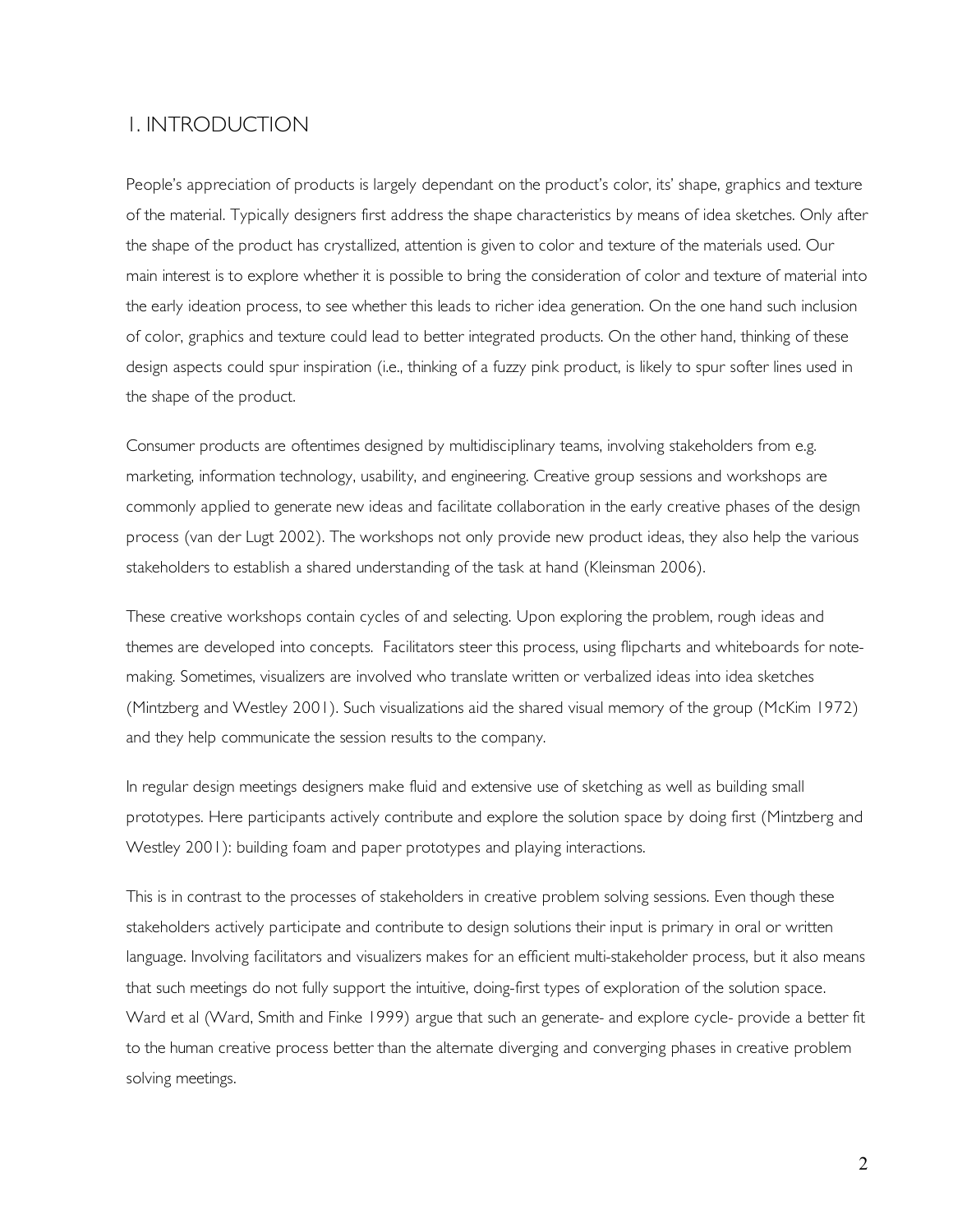Involving the stakeholders in the ideation process has strong parallels to the ways in which in co-design users are brought into the design process. They are all involved in design-like activities without having prior education in design. Sanders and William (Sanders and William 2001) tackle this issue by providing users with generative-toolkits, ambiguous visual stimuli that enables users to express thoughts, feelings, dreams and new ideas.

The new media, such as blogs, youtube, wikipedia, enable people to actively participate and contribute without explicit mediation of a professional. The following qualities are characteristic for the new media:

- 1 Collaboration: the media is specifically aimed at groups of people.
- 2 Decentralized: there are no levels; all members participate without being mediated by a third party, such as a facilitator as focus of attention
- 3 Interactive: the media facilitate two-way communication.

New media tools and techniques make use of the new media to support collaborative activities. Our basic assumption that we explore with applying new media tools in creative group processes is that these qualities enable all stakeholders to fully engage in a fluent creative process. For this, we added a fourth quality:

4 Digital Physical Transition. The media is open, tangible and accessible for groups, not confined to a computer screen or laptop.

In this paper we present Skin 2.0, a technique that allows participants to digitally explore and create materials, colors and graphics on physical objects. The aim of Skin is to engage participants in unmediated, active exploring and creating by doing. We will discuss Skin's potential as a technique for creative group sessions to support the transformation from selecting and specifying concepts into active playing and creating concepts in order to foster creativity.

Demonstrating the Skin prototype to the design community, we learned that designers often focus on the technical limitations of the tool in comparison to their existing tools. However, we found that when designers actually used the prototype in their practice they solely discussed their designs in terms of materials and experience, and that the technical limitations were no issue at all. These experiences showed us the importance of exploring tool use in practice using real-world projects.

Tools might be studied in an isolated experimental micro stage of a development process. However, in order to study their use and benefits we have to make the tools work in organizational practice. Then, we need to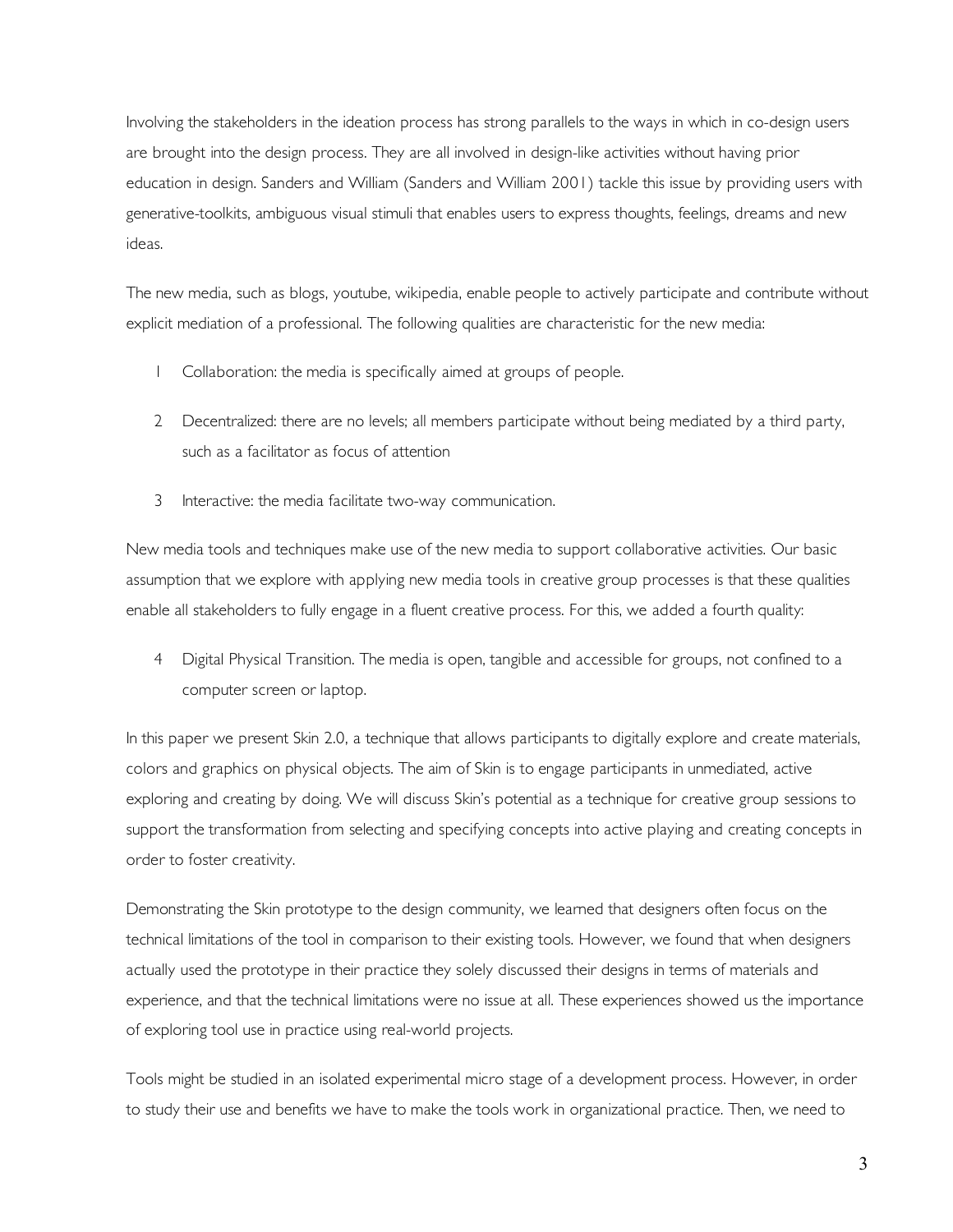adapt the design to the work practice and context of particular design teams within a specific organization. Similar to complex software systems, their impact cannot be completely designed or tested prior to their use (Fisher 2002). The problem field requires an explorative research approach as it tries to gain understanding in currently non-existing new situations. The methodology of intervening in practice is drawn from action research. Action research is an iterative process involving researchers and practitioners acting together in a particular cycle of activities, including problem diagnosis, action intervention and reflective learning (Avison 1999) .

The study in this paper describes our exploration of developing Skin as new media technique for multidisciplinary ideation workshops on packaging design with engineers, usability and marketing people. First, we will briefly review some related work. Then we will provide an overview of the design of Skin: The main characteristics of the prototype, but also some of the principal insights that we gained in the process of designing Skin. We will describe the study, which consisted a series of iterative cycles, each involving Skin being tested in a practice-based workshop. We will present and discuss the results. Finally, we will provide directions for future work.

## 2. RELATED WORK

In art practice, projecting light has been applied for a long time, Peter Greenaway for instance, uses projections as an integral part of his visual style and storytelling. We uncovered few related tools and prototypes that were relevant for design.

At the MIT medialab, Ryokai developed the IObrush (Ryokai, Marti and Ishii 2004) an augmented brush for children to create paintings. The brush allows children to take samples from the real world, and paint with the samples on a digital canvas. The physical interaction of the brush encourages children to explore their personal environment in a playful context.

Shaderlamps (Raskar, Welch, Low and Bandyoadhyay 2001) is an augmented reality system that uses physical objects as a canvas for 3D computer graphics. The objects are illuminated with virtual colors and shading. The system tracks the position and orientation of the physical objects and the projector projects a shaded virtual 3D copy on the physical object. With a virtual brush the object can then be colored and annotated.

Our research builds on the efforts to explore the transition of virtual and physical media, with an emphasis on the opportunities of new media tools in techniques to support designer.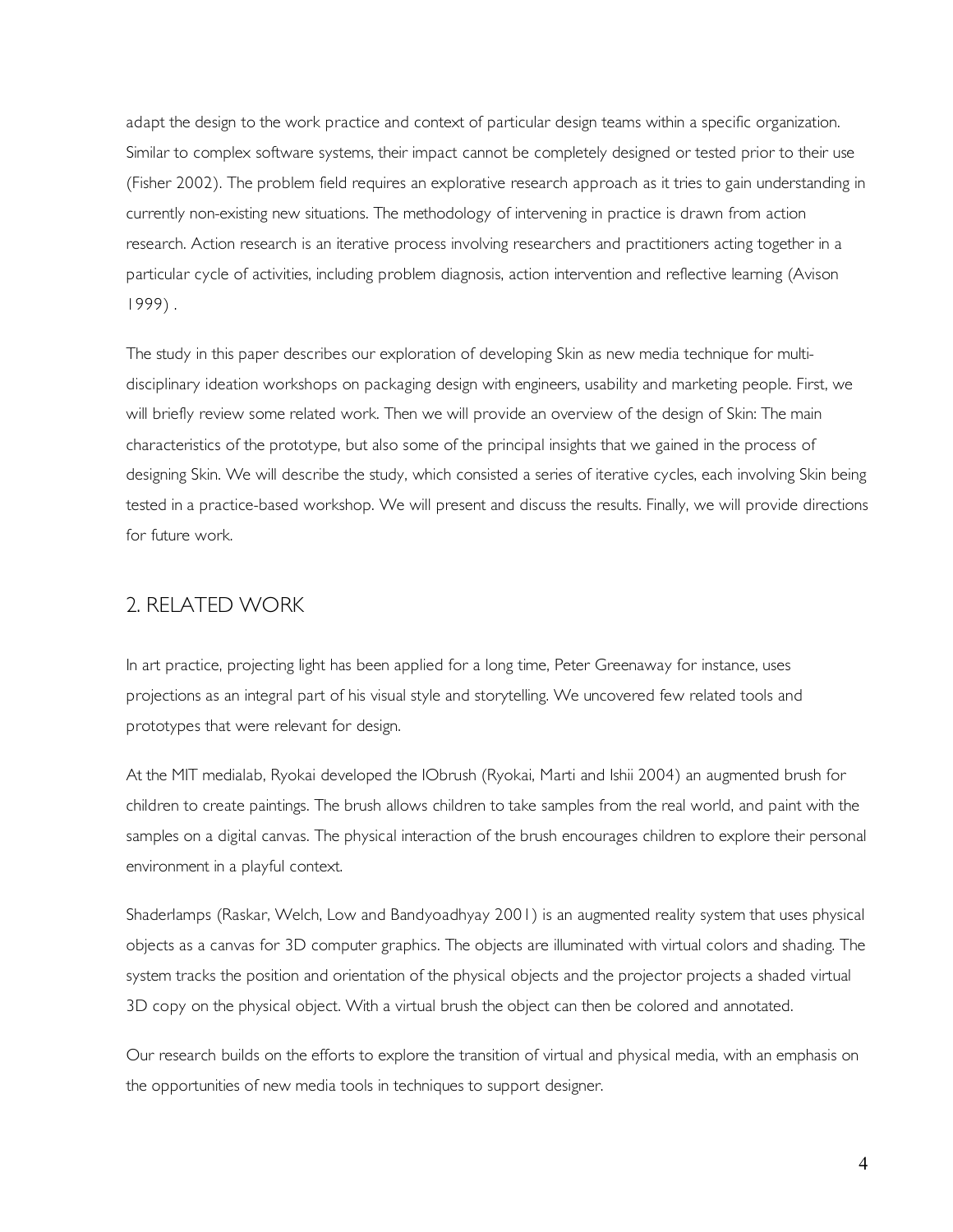The InstantTemplates tool (Saakes and Keller 2005) photographs hands interacting with a product and projects the photo on a paper. Designers can use the projected image as a template to draw on. InstantTemplates was built as a tool to support the sketching of physical interactions by letting designers draw over projected photographs, similar to drawing classes where templates are commonly used as a background underneath the drawing paper.

The Photo Boarding technique (Saakes and Keller 2005) is a means for conceptualizing experience of product use. Digital photos of playacting sessions are printed in rough grey-scale that invites designers to annotated and drawn upon. The printed photos then are composed into a storyboard like posters to retain and communicating the played interaction.

Cabinet (Keller, Hoeben and van der Helm 2006) is a prototype for merging collections of digital and physical visual materials. It consists of a table interface on which images are spatially grouped and thereby provides a non-linguistic way of search and retrieval. Physical images can be added seamlessly to the cabinet's collection with a build-in digital camera.

#### 3. DESIGNING SKIN

Skin is an experiental prototype, to study the benefits of augmented modeling in the early stage design process. (Reference omitted). Similar to Shaderlamps (Raskar, Welch, Low and Bandyoadhyay 2001), Skin augments physical objects such as foam models with colored light from a projector. But Skin projects materials, textures and colors as flat 2D images, without any tracking or knowledge of the 3D object. This loss of accuracy has two very large advantages: On the one hand, any object can be used as long as it is white or light colored. On the other hand, the rough and ambiguous projection that occurs when moving the objects in the projected light and seeing patterns and graphics deform gives rise to serendipity: unexpected new combinations. We experienced that an accurate visualization on the shape as a whole is less important; designers seem to zoom in on areas of interest.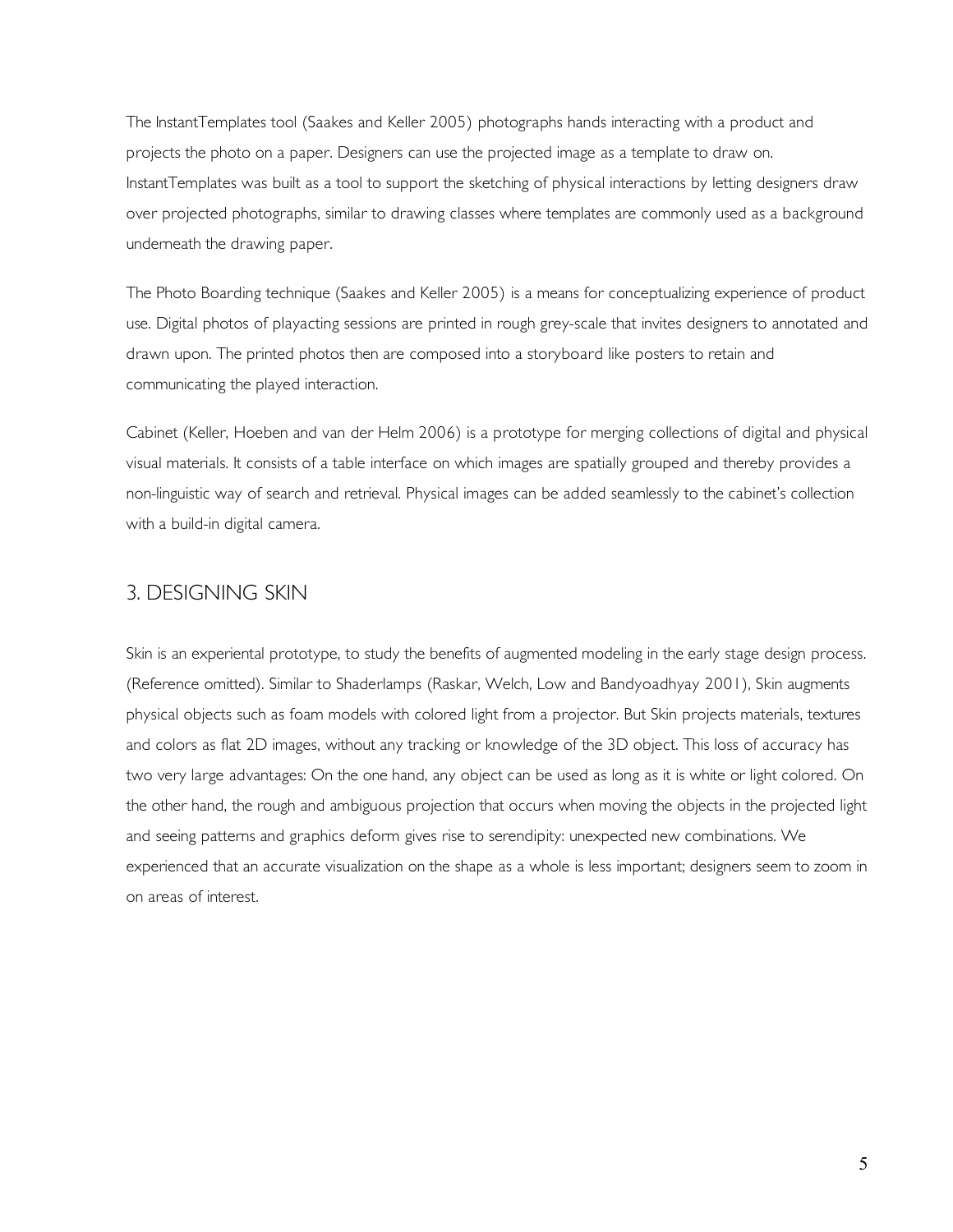

Figure 1. Skin 2.0.

During this study we developed the Skin tool into a collaborative tool for ideation workshops. Skin projects materials horizontally over a table, so the objects on the table are augmented, and not the table itself. The projector is mounted on an edge of the table in order to maximize the space on the table, to make the table accessible for multiple participants and to minimize the technology focus by hiding the projector.



Figure 2. The surplus light of the projection is masked with a natural light source, for instance from a window.

The surplus light around the objects causes an unwanted, and distractive projection on the walls opposite to the projector, and has to be masked. Various methods exist to mask the surplus light: in software, by using non-reflective black felt, or by translucent surfaces. When designing this horizontal set-up we found that this surplus light is automatically washed out by a light source from the opposite direction, such as the natural light from a window. Hereby we eliminated the need for masking techniques in software, that require tracking or extensive calibration, or in the environment, that might restrict the creative search.

Currently Skin has two modes of creating graphics. The browse mode browses through preloaded collections of inspirational images. The grab mode captures new materials and graphics with a video camera. Grabbed images are layered over the images from the collections by means of a chroma-key.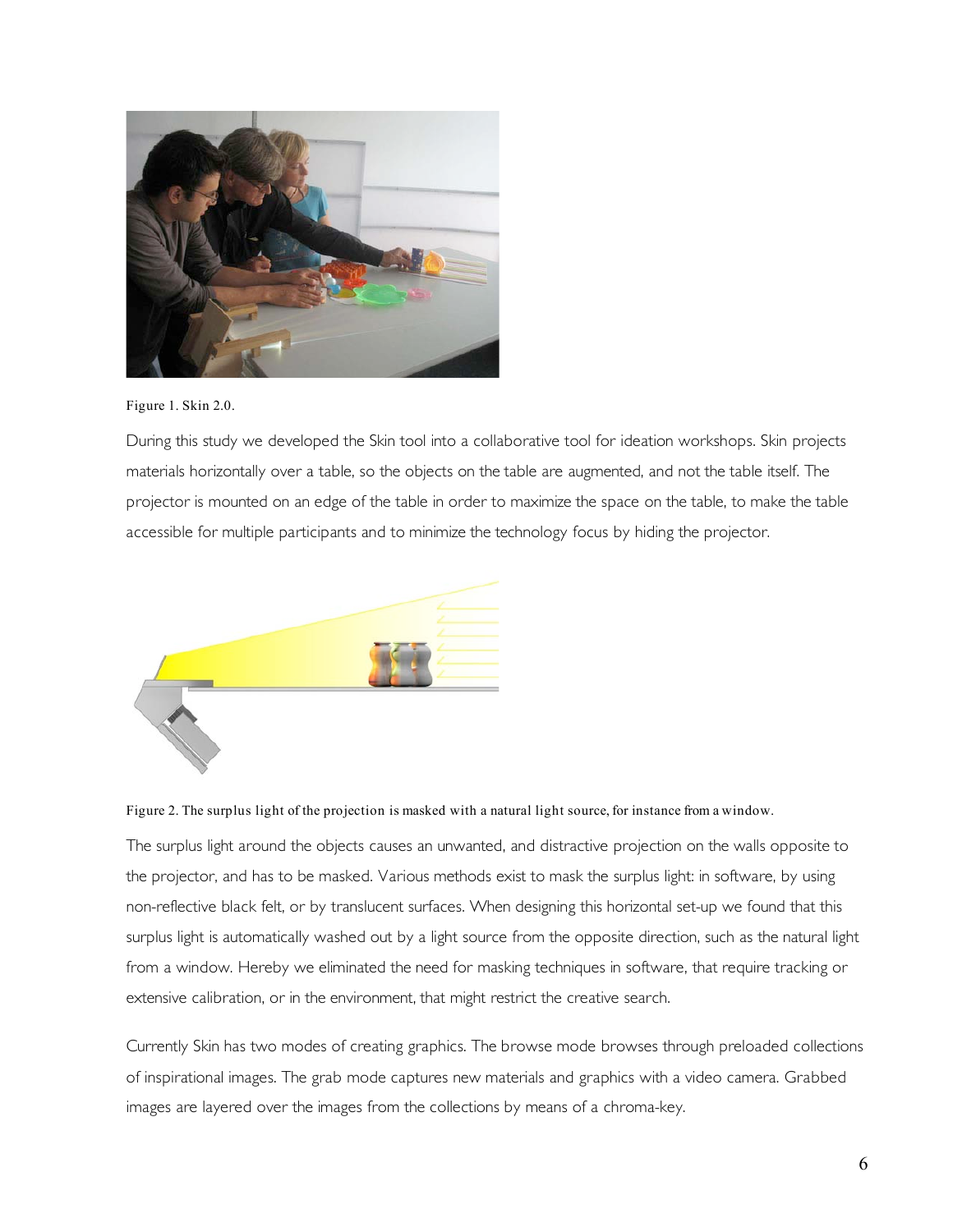# THE BROWSE MODE: BROWSING THROUGH COLLECTIONS

The collections of inspirational images contain both repetitive patterns such as stripes, fur, brushed aluminum as well as larger size graphics such as plants, flowers, and cd-album cover art. A paddle controller scales and tiles the image; the projector flood-fills the objects on the table with the generated image. The effects can be experienced instantaneously on the objects on the table.



Figure 3. An example of a collection of patterns, images and graphics.

A button on the controller flips to the next image in a collection and each collections contains between 10 to 15 images. Collections can be selected with physical cards, showing a preview of the images in the collection. Collections are grouped into themes, such as exotic locations, food, music, and plants, all relevant to the goal of the design effort.

The cards have a RFID tag glued on the back. By placing the card on a reader the system recognizes the material by the id of the tag. The corresponding collection is selected and the images are projected.



Figure 4. Graphics are browsed with a controller and physical cards select a collection.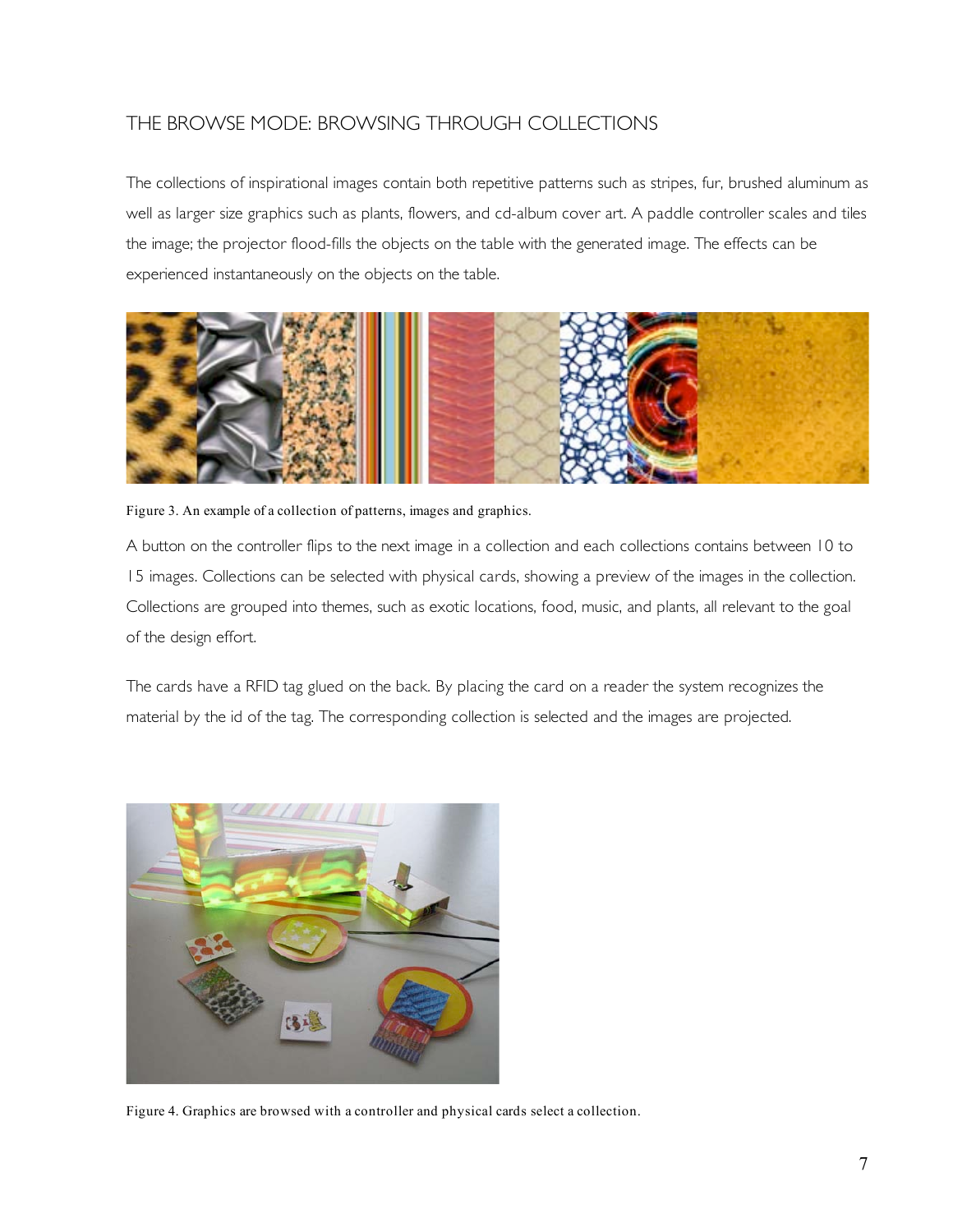In addition to the cards for selecting collections we experimented with cards for displaying brand specific graphics and graphical elements, specific for the theme of the workshop. The images of these cards are layered on top of the images of the collection.

## THE GRAB MODE: LAYERING ARTWORK

During the study we found two additional needs. Firstly, the need to add new materials to the collections, materials participants found in their surroundings. Secondly, the need for extending the function of layering artwork and composing graphics into collages.

We therefore removed the cards with graphical elements and added real-time capturing of new materials using a video camera. The camera is mounted on a swiveling arm to scale and position the graphics captured with the camera, the images of the camera are real-time projected on the objects.



Figure 5. A participant composing graphics in the grab mode.

A second paddle controller scales and tiles the captured graphics. By moving the camera and thereby manipulating the sampled image, edge effects -commonly found when tiling patterns- can be minimized. The button on this controller switches between a tile mode and a single-shot projection of the graphics, in order to create for instance a non-repetitive brand name.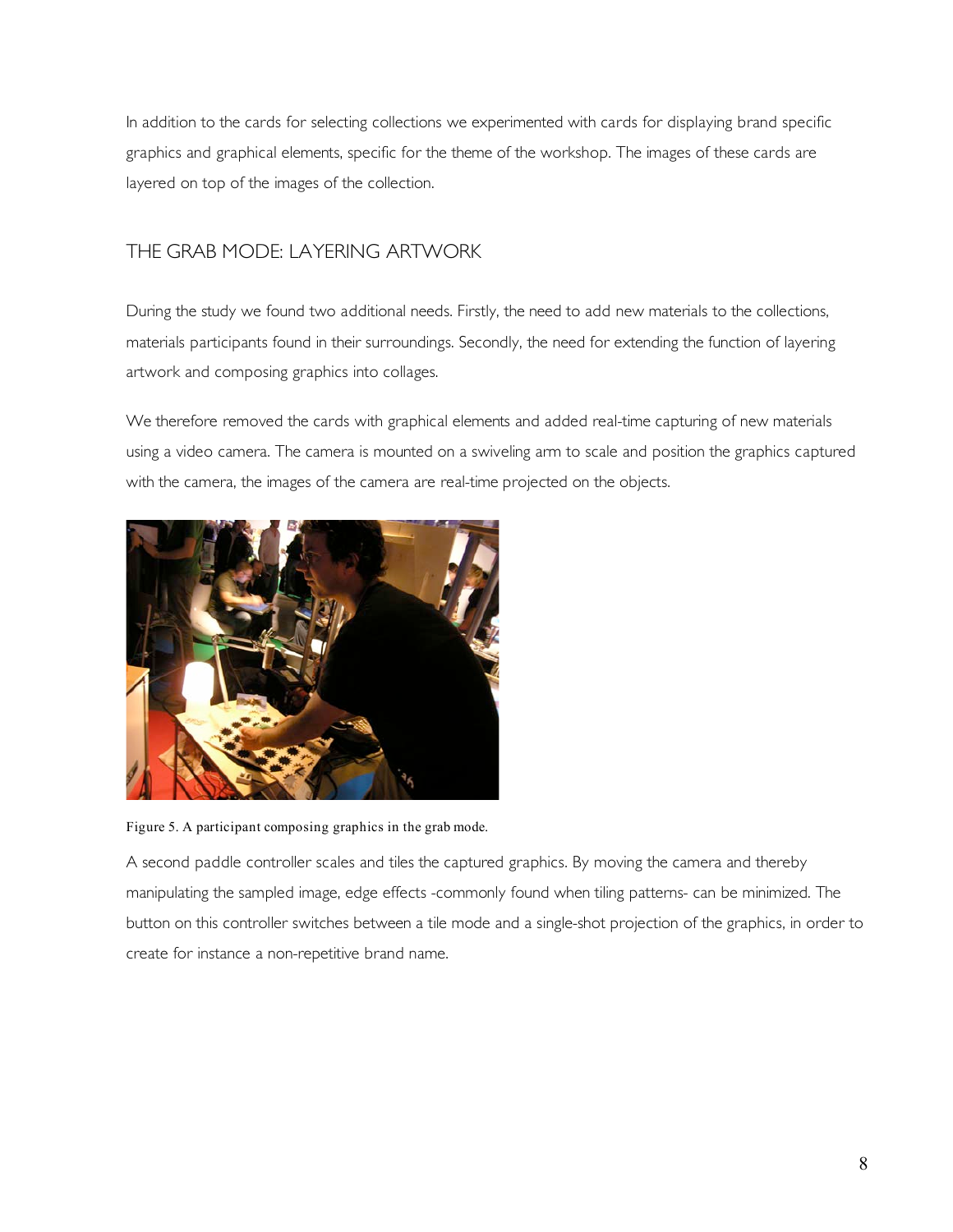

Figure 6. Physical materials and cut-out brand specific graphics can be grabbed with a camera and layered over the digital collection.

The captured materials are mixed with the graphics collection through chroma-keying. Green and blue are the most common colors to make transparent, but we choose black because a store check revealed that black is the least common color in packaging graphics.

## IMPI EMENTATION

Skin software is written in Quartz Composer (Apple) a dataflow engine for interactive graphics, commonly used to create screensavers and visual effects on Mac OS X. The software supports webcam input and various graphics effects such as tiling and chroma-keying can be performed in real-time. The physical interface was prototyped through the phidgets toolkit (Greenberg, Fitchett 2001) that connect to Quartz Composer through a midi channel. The software and hardware toolkit allowed us to quickly build and refine prototypes while maintaining high quality and fast image generation.

# 4. STUDY

The study is situated at Procter & Gamble in Brussels and was done in collaboration with Cre8-Innov8, packaging design & prototyping group. This group facilitates intense multi-disciplinary two-day workshops in which new product ideas are developed for commodity products such as washing powder, potato chips and toothpaste. The packages consist of containers of carton or of inexpensive plastics and shrink-wrap foils with printed graphics in order to make the product appealing. Often the container itself cannot be changed due to various constraints, and the graphics provide the only means to differentiate.

Typically, these ideation workshops have about twenty participants, whose expertise ranges from packaging design, product engineering to marketing research and usability testing. The Cre8-Innov8 group facilitates such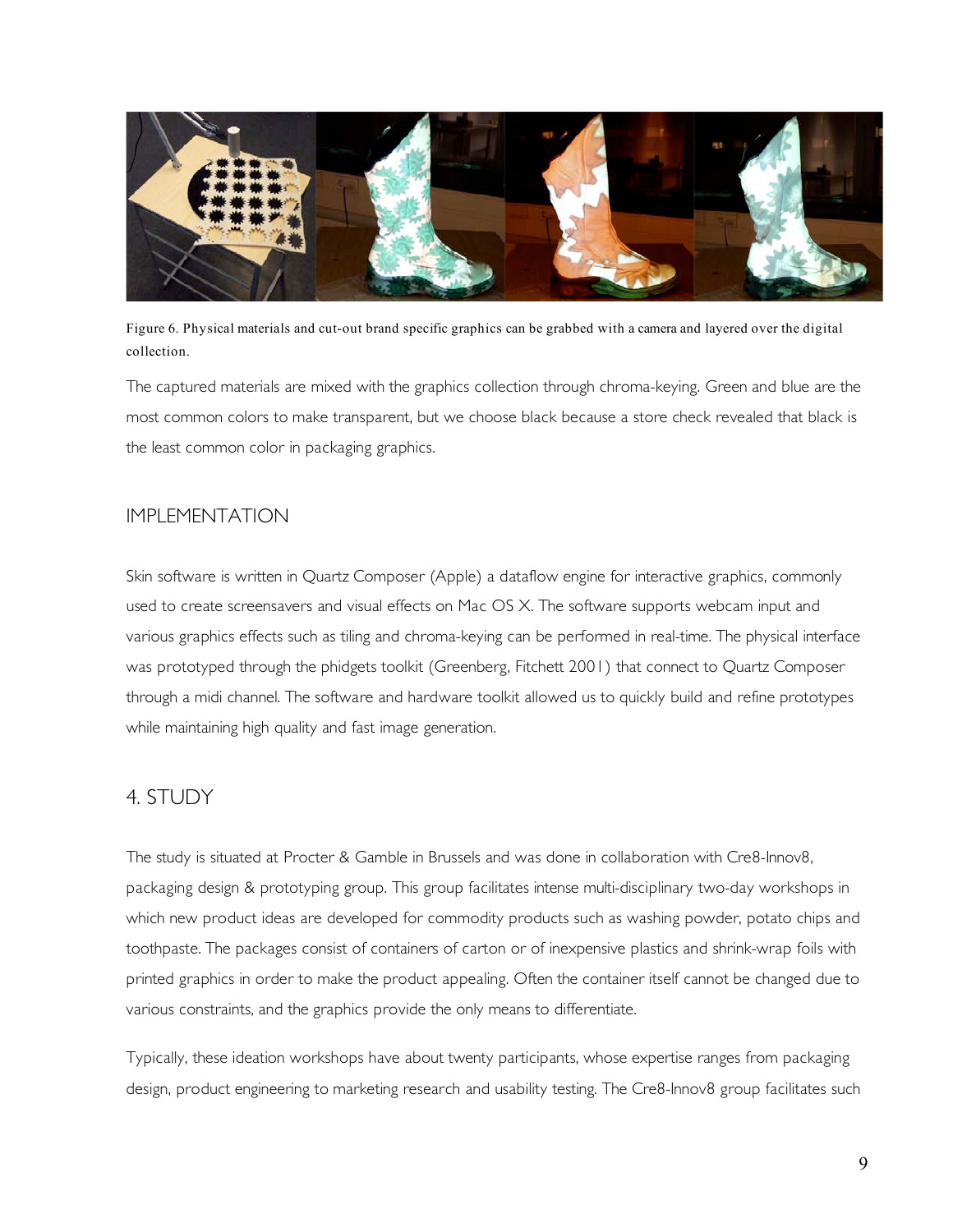workshops for various product divisions. The group consists of designers, visualizers and facilitators. These are considered to be the domain experts in this study.

#### EXPERIMENTAL SETUP

We approached the study by using our current tools as a starting point and refining their use over the course of a series of workshops. Starting with existing tools allowed us to learn substantially with a minimum of time spent on developing prototypes.

In the first part of the study we established shared understanding between the facilitators in Brussels and the researchers in Delft. We looked into the practice of the P&G workshops by means of a contextual inquiry (Holtzblatt and Beyer 1996) we observed and participated in workshops in order to provide baseline for our study and we demonstrated our tools to the P&G people. We concluded the first part with a workshop. This was the first experience of the tools in a workshop setting, for both the practitioners as well as the researchers.

In the second part of the study we intervened in two workshops. The workshops were planned, conducted and evaluated in collaboration with the Brussels group and at the end of each workshop we reflected on the tools together with the participants.

The sessions and reflections were captured on video. We redesigned the tools and updated the intervention plan for each workshop according to the reflections on the preceding workshop. Both tools and intervention plan were tailored to the workshop subject. All the workshops in the study had real-world goals, and the results were relevant and used by the company in the latter design stages.

The aim of the second workshop was a new party pack for a potato chips brand. This workshop was held in Delft with 15 participants, facilitated by the Delft researchers and participated by design students and the Brussels group.

The third workshop was held at P&G in Brussels, to experience the tools in the Brussels' context. The aim of the workshop was related to laundry care, with participants from marketing and engineering.

#### INTERVENTION PLAN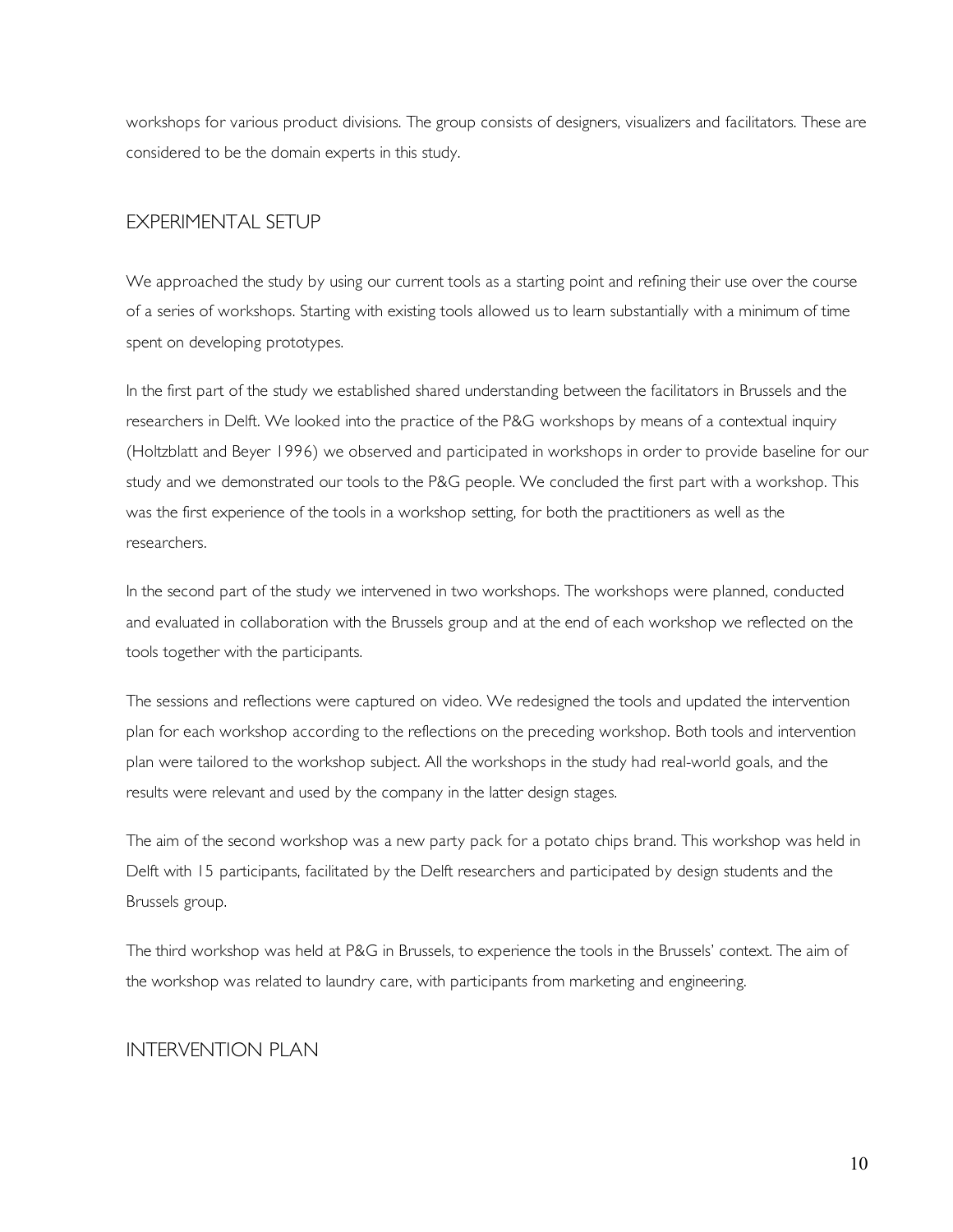In each workshop we planned two rounds of idea-generation, in the first round the structural ideas were generated and grouped. In the second round promising ideas were further developed into concepts through physical prototypes with paper and foam modeling and using Skin to explore graphics. In this second round we grouped the participants in smaller teams of three to four persons. Each workshop was concluded with a plenary presentation and review session.



Figure 7. Reviewing and organizing of photographed concepts generated using the Cabinet software on a large shared display.

We planned the Skin sessions within the frame of a larger study of New Media tools. All visual materials created by the participants, ranging from ideas on post-it notes to drawings and photos of Skinned prototypes, were real-time digitized and projected on large wall displays, using a modified version of the Cabinet software (Keller, Hoeben and van de Helm 2006). The collective memory was then fed back to the participants in three ways:

- 1 Throughout the workshops we immersed the participants in a slow-pace slideshow of images. The slideshow mixed inspirational images and materials of the collective memory in a ludic way (Gaver et al 2004). The slideshow provided ambient access to the generated materials with the aim of keeping the generated materials alive during the session. Especially the photos taken of participants engaged in activities helped them to remember and build on earlier generated ideas.
- 2 During the review phases the wall projection provided a way to group the materials spatially accessible to all participants and thereby provided a cognitive access to the materials.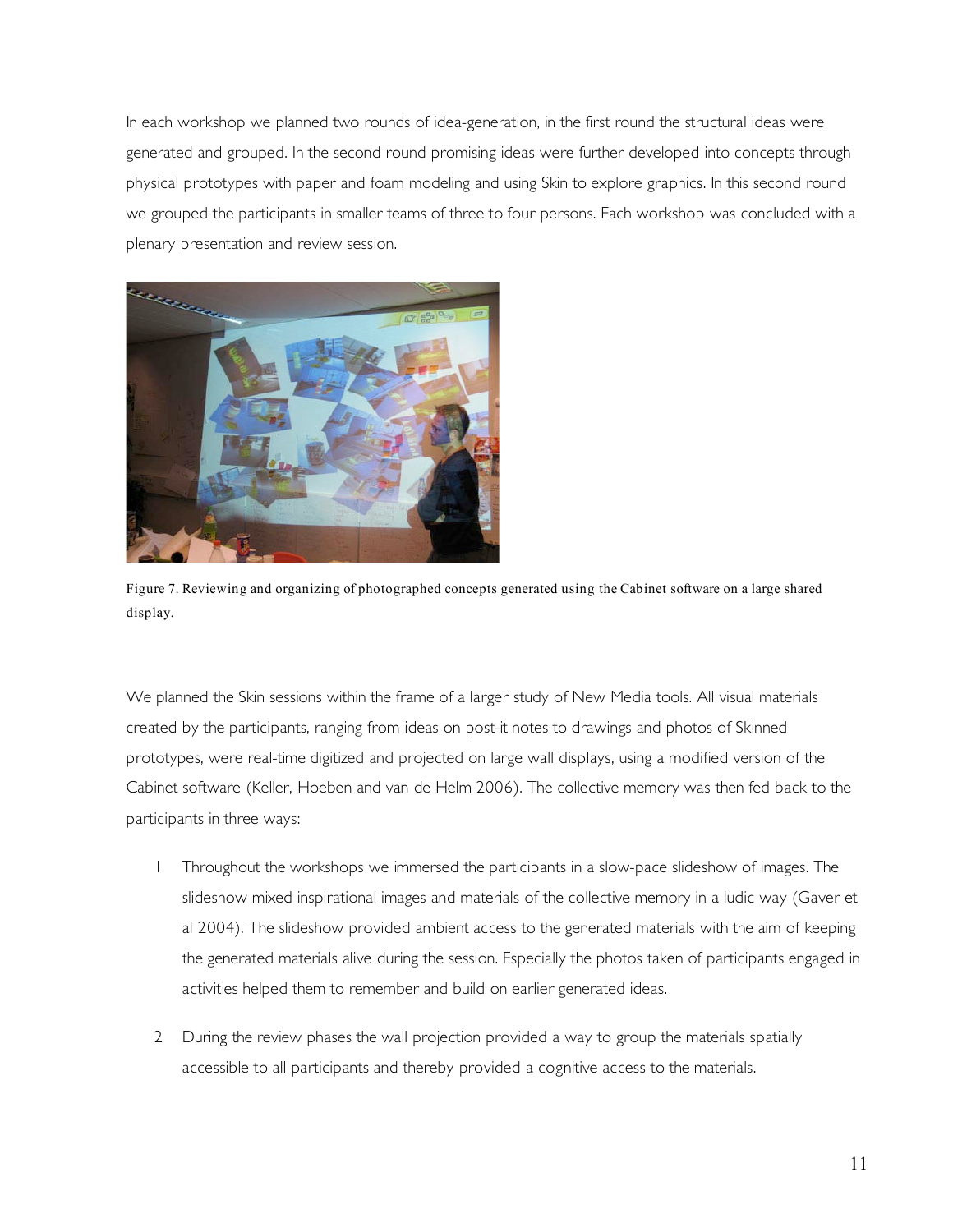3 During the concept rounds the smaller teams created 'rich digital summaries' of their concepts, again with a modified version of the cabinet software. They had access to all digitized materials of the previous rounds; including the photos taken of concepts created on Skin. The groups could create rich, expressive representations showing the concepts in relation to the ideas, moodboards and other visual material. Subsequently in the review session the summaries were merged into the collection and the groups presented their designs to each other on a large display. The summaries, created by the participants, were seen as the rich documentation of the outcomes of the workshop, to be used by the design team in the design activities following the workshop.

# PHYSICAL PROTOTYPING

Participants engaged in using Skin after a phase of generating rough ideas on post-it notes. To increase tinkering efficiency we prepared a large amount of white sub-assembled shapes that could be glued together into physical concepts, similar to Sanders' Velcro modeling set (Sanders and William 2004)

We located the tinkering shapes near the table of Skin in order to invite the participants to build shapes and explore materials concurrently.



Figure 8. White and sub-assembled tinkering shapes

In the first workshops we explored the use of Skin primarily as an inspirational tool. We assumed that the 'browsing through collections' mode would be most appropriate for this use of Skin. In the final workshops we used Skin primarily as a conceptualization tool and extended Skin with the grab mode, which we thought would be most appropriate for design synthesis.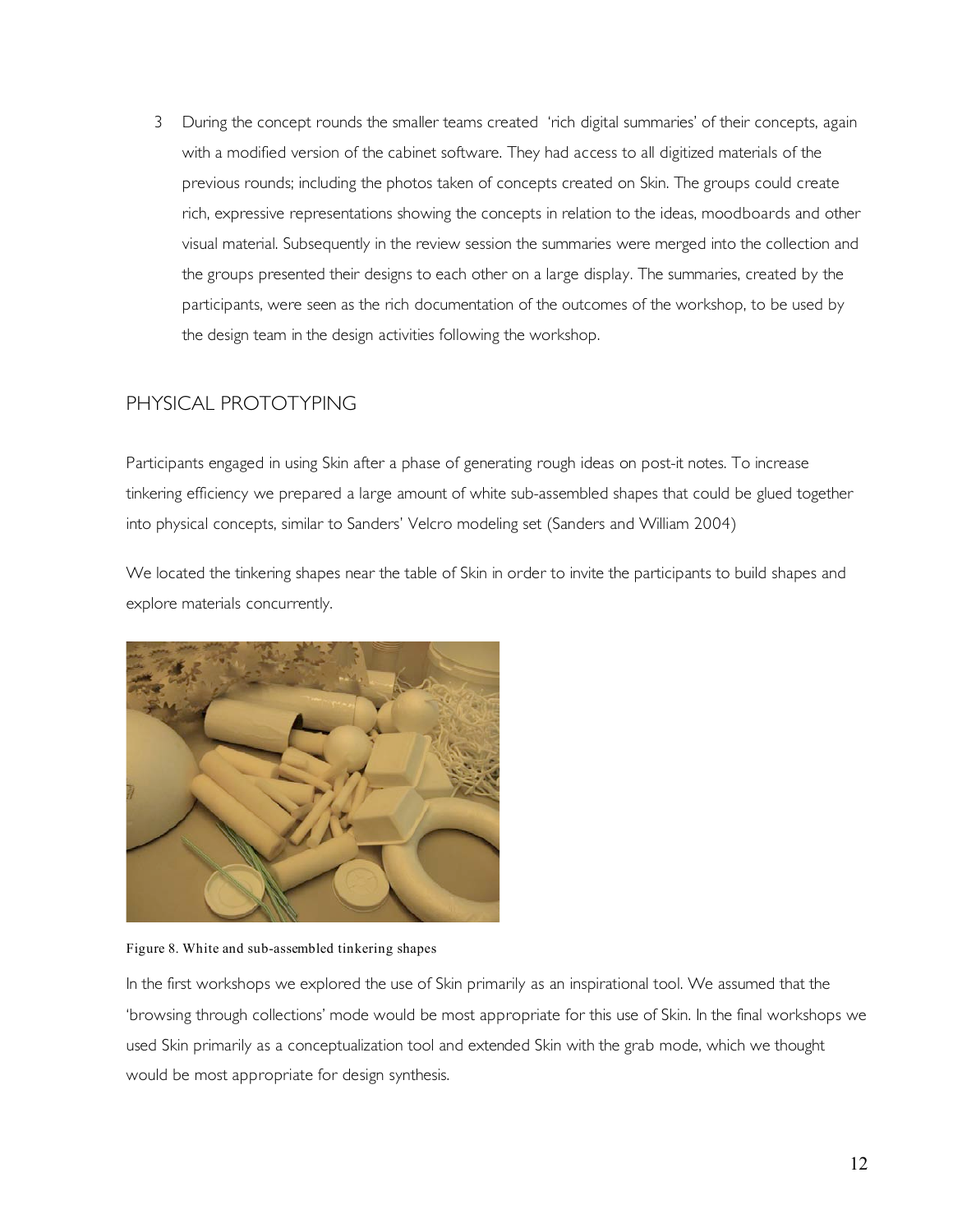# 5. RESULTS

The participants embraced the idea of Skin and found it easy to work with. We observed participants working on Skin in small groups creating and exploring and reviewing the various designs in an active and lively way.

*"At first I had the same comments as IT (the information technology group to whom we showed the tools during a break): with Photoshop I can do the same. But it is really helping me when we are building concepts. It helps me being active and it becomes a team effort."* A participant from marketing.



Figure 9. Participants collaborating and interacting with Skin.

# SKIN AS ADAPTABLE TINKER TOOL

In the first workshops we provided the browsing through collection mode of Skin. We started with a single collection, but the participants felt restricted in their search for graphics. We therefore extended the single image collection to several collections related to the workshop's theme in the second workshop and added more workshop specific graphics to be mixed with the collection. We expected that the extended collection would give rise to more serendipity in the exploration.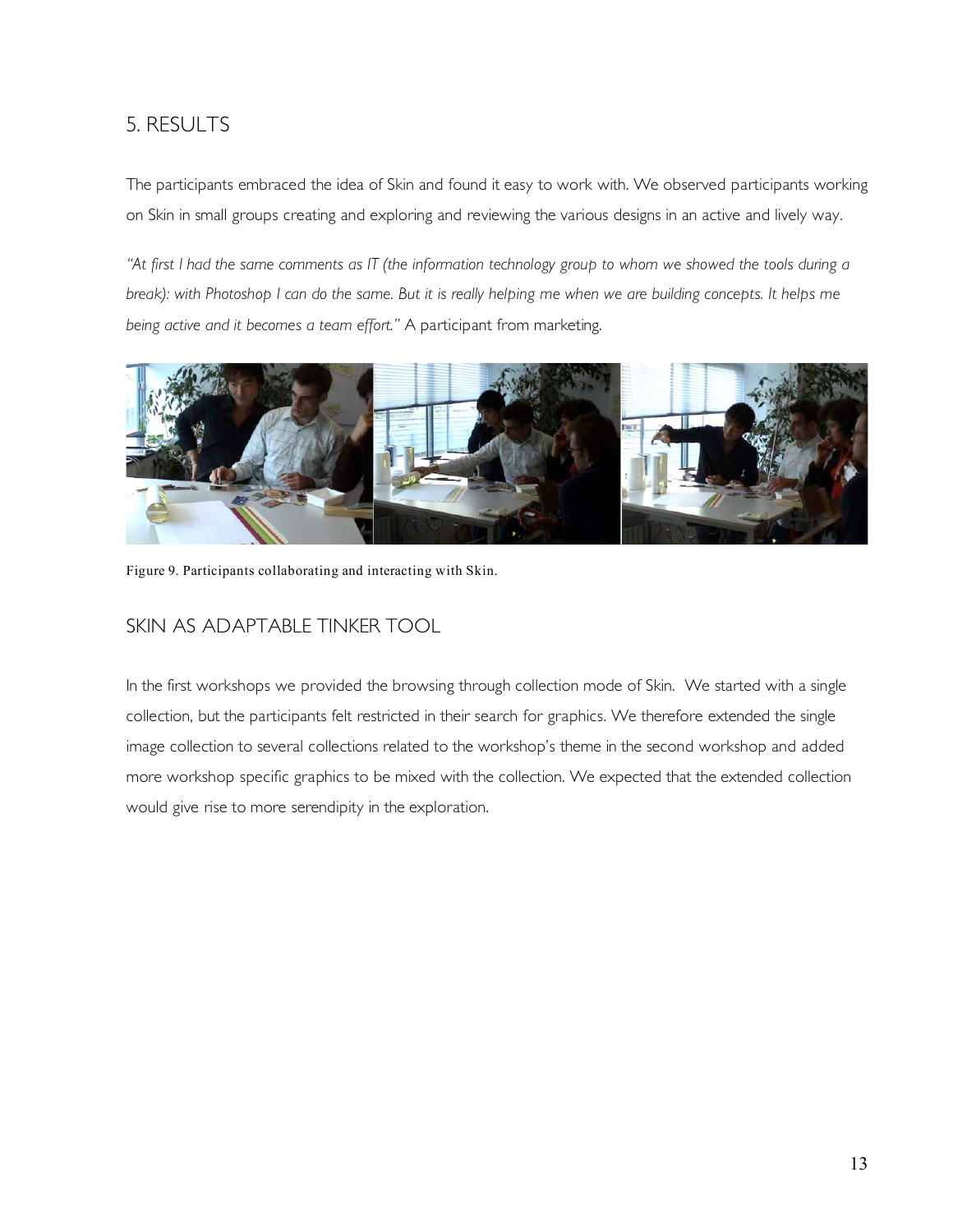

Figure 10. A packaging concept made on Skin.

*"If we are doing powder cartons or something, some of the other big workshops we have done were you might have 50 or 60 concepts and there are quick to prototype and instead of finding colored material logos you could make*  white prototypes and then have some stock logos maybe some mountains or something and build yourself a little *graphic and project it on."* a P&G visualizer reflecting on Skin.

The extended layering of artwork was well received; and participants found many graphics and effects they wanted to apply in their designs. The layering of images sparked many new ideas of how and when the tool could be put to use. Participants for instance, asked how they could display multiple patterns on a single shape. But it was not until we introduced the grab mode in the last workshop the layering was used to its full extent. The easy way of mixing cut-out paper graphics on the camera made it accessible and adaptable for the participants. We observed participants actively looking in their surrounding for patterns and browsed magazines for materials. They also created artwork with markers and pencils, composed collages and explored the graphics on their concepts. As we expected, the physical composing of artwork made the activity fit to the tinkering with physical prototypes. The observed behavior strengthens our belief that participants want to freely compose and create graphics rather than browse and select preloaded graphics.

*"The tool is specific, it didn't help me on the structural packaging design... For instance in a project where we are not going to brainstorm on the structural design of the packaging but we are going to brainstorm… because of*  whatever restrictions we can't change the structural design but we still want to want to make it stand out on the *shelve because of the materials the graphics or whatever than this would be fantastic"* a P&G designer and facilitator reflecting on Skin.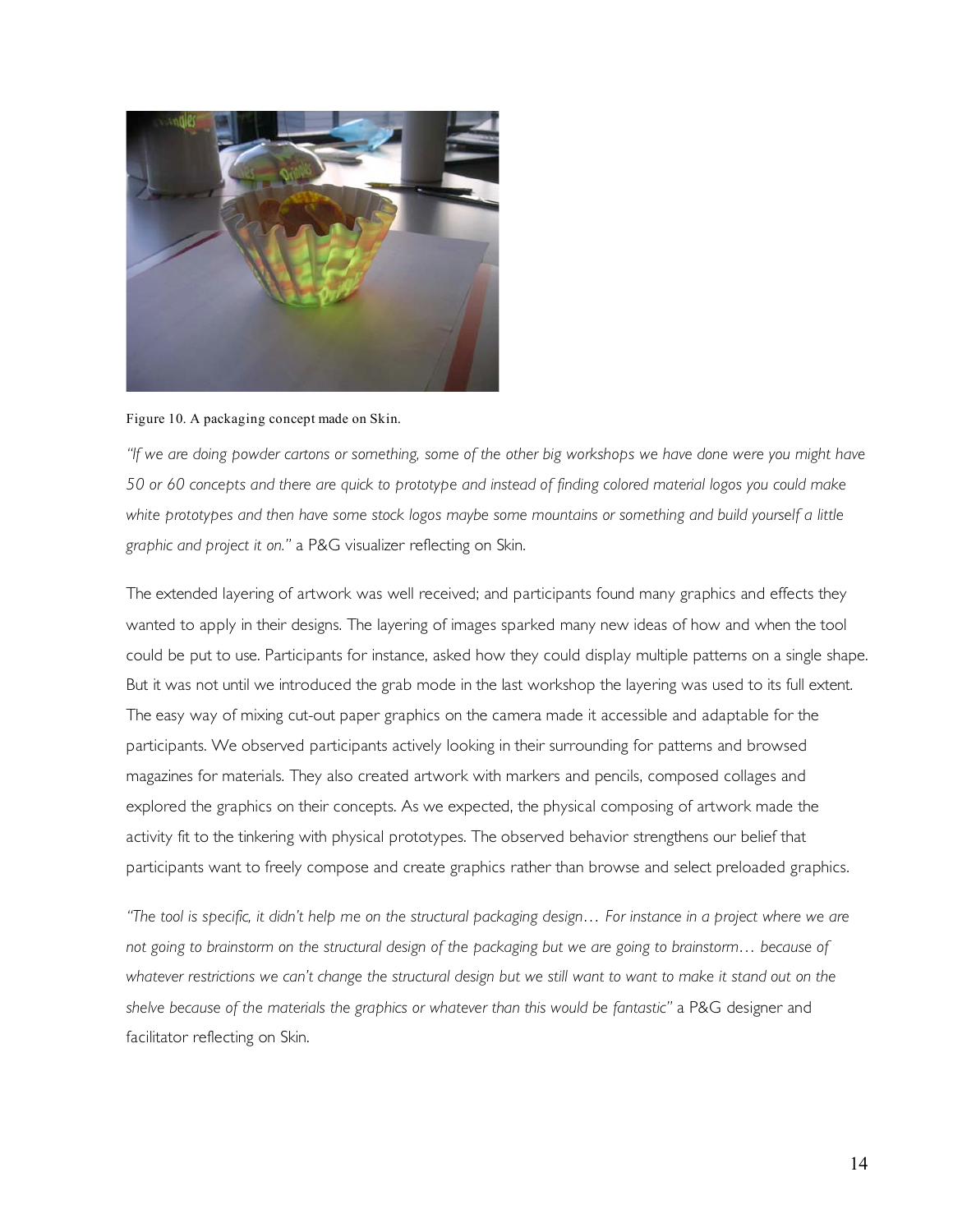We also expected that Skin would generate new concepts and new ideas, but at first the tool was used solely for the presentations, in order to beautify concepts. Concepts conceived as ideas in rough drawings, were subsequently physically prototyped before they applied graphics with Skin. We had hoped that the activity of physical prototyping and exploring graphics on Skin itself would lead to new ideas.

#### SKIN TO GENERATE NEW DESIGNS

We further investigated the generative value of Skin and changed the intervention plan. We planned Skin at an earlier stage in the workshop. We started the workshop with an exercise introducing Skin in a playful way. During the entire workshop Skin showed a screensaver that slowly went through the materials to invite participants using in a non-obtrusive way. Furthermore we decreased the time spend in the first ideation round in favor of the physical prototyping. Now we observed that participants were inspired by Skin and could trace specific concepts back to incidental combinations of shape and graphic.

However we did not observe the participants working simultaneously on material exploration and physical prototyping. Participants first created the shapes and than looked for materials. Despite the effort of providing sub-assembled white shapes that made the construction easy, we didn't manage to integrate physical prototyping and material exploration.

#### KEEPING RESULTS ALIVE

The use of Skin in this study consisted of the development from rough ideas to concepts that could be presented to a consumer review.

Capturing designs with a digital camera worked well for the review; although the participants made so many photos that they seemed to need a pre-selection grouping and selecting a few photos for creating concise digital summaries for the review. Still work has to be done to increase the presentational value of the photos; often the workshop background produced did not convey the concept well.

Other than improving the presentational value of the photo quality, capturing the rich experience of seeing the material on the shape in 3D might remain an issue. Often we observed the participants' excitement about small findings or interesting deformations that could not be captured or conveyed by means of digital images in the latter stages of the workshop.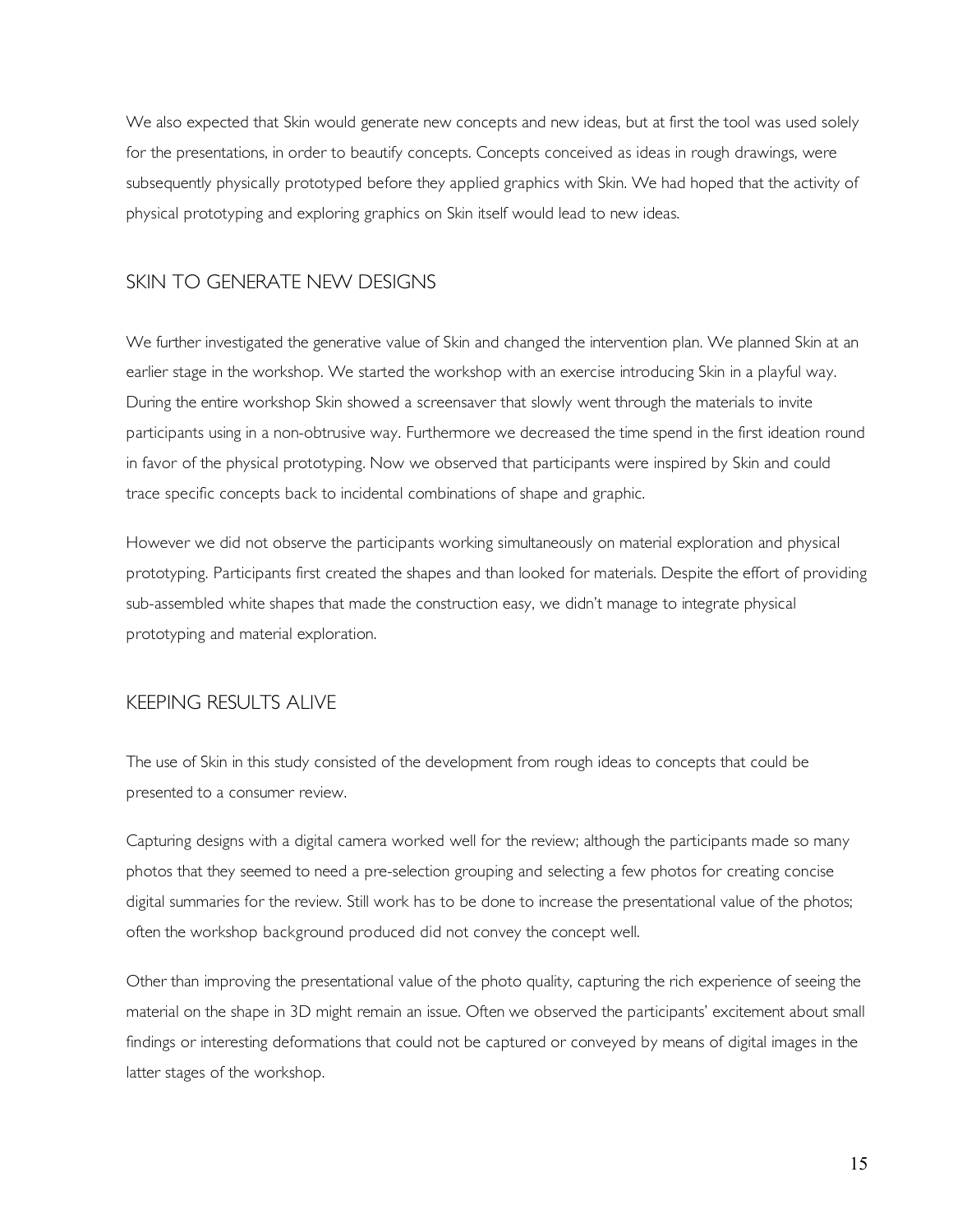#### 6. FUTURE WORK

We have applied two ways of generating graphics within Skin: browsing through collections and layering artwork. Layering artwork, and "painting" objects with multiple patterns was most requested by the participants. Extending the currently implemented two layers to a layering / masking system might be an interesting approach. However care has to be taken not to make the tool and its' use too complex and advanced. On the one hand because the tools needs to support fluent interaction by laypersons. On the other hand, when providing too advanced tools, would invite users to spend their time on creating few beautiful graphics, rather than producing many novel concepts.

Another direction would be to add controls that change specific attributes of the patterns rather than only the size, for instance color or contrast. We are in the process of conducting a study that specifically investigates how participants search and how browse, compose and tweak strategies interrelate.

The explorative approach of this study brought up many issues regarding the technique of augmented physical modeling that we would not have discovered when we tested the prototype in controlled experiments in our lab. Participating both with the domain experts and the participants of the workshops sparked many new ideas for further refinement and extensions. The rapid-prototyping of the tool itself allowed us to quickly update its' functioning between the workshops. A further extension of this approach would be to embed the tool in the daily practice and similar to Fisher's Seeding Evolutionary Growth and Reseeding model, (Fisher 2002) follow its' use over a longer period of time, to see how it evolves in the hands of the users.

# 7. CONCLUSION

We did find evidence of a lively and unmediated exploration and concept generation while using Skin. The participants made many new designs, explored colors, textures and patterns on their physical concepts. They were excited and actively discussed their designs in groups. As the tool became more open and adaptable over the various workshop -when participants start building graphics themselves- the excitement about the use of Skin grew.

Skin did work as a part of the tools to tinker to foster creativity and sharing and expressing ideas with ambiguous visual stimuli. In the study two distinct uses of the technique emerged: first the conceptualization use: by exploring graphics; second the synthesis use: composing and layering graphics.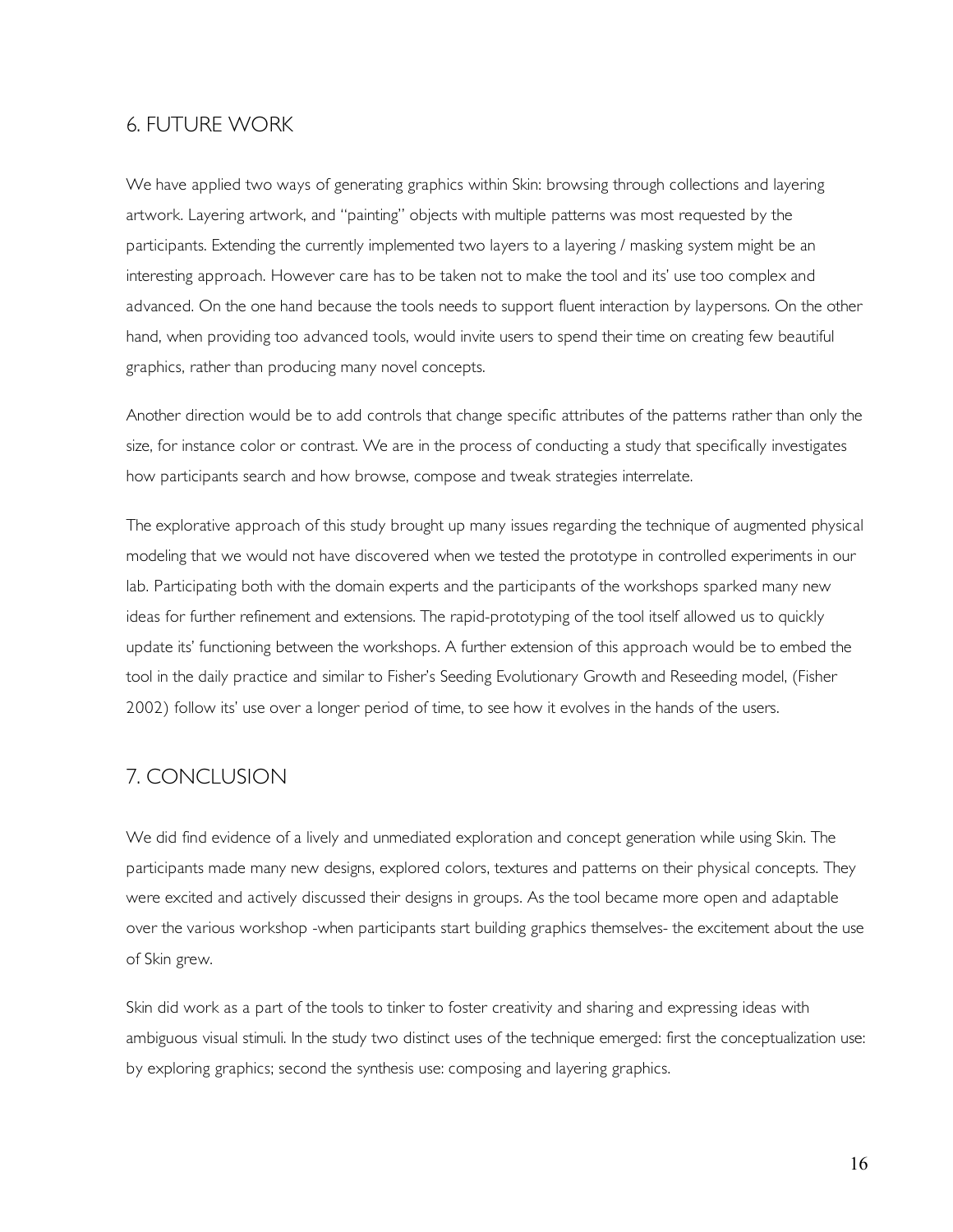The study indicate that the not only the solution space is widened, more concepts are considered in the same amount of time, also the solution space is deepened, the physical/augmented approach provides a better view on a concept. Moreover, the technique might condense Ward's et al (Ward, Smith and Finke 1999) cycles of generating and exploring and so make the process more efficient.

However we did not manage to integrate the physical, augmented prototyping to its full extent. On the one hand the white prototyping materials might have still offered too much freedom and engaged the participants in construction and beautifying concepts rather than generating new concepts. On the other hand our explicit assumption that graphics and shape exploration would be a simultaneous process could prove to be wrong.

The results give rise to studies in adjacent field of designing products and specific studies that investigates the interrelationship of shape, color and graphics in the creative design process.

# 8. ACKNOWLEDGEMENTS

The authors wish to thank Procter & Gamble and the Brussels Cre8Innov8 team for their collaboration in the study, and providing financial support. Especially Tanya van Rompuy, Heidi, Jamie and Chris for their valuable insights throughout this study.

Thanks to Pieter Jan Stappers, Casper Koomen and Aadjan van der Helm for their participation and facilitation.

# REFERENCES:

Apple Computer Inc. (Retrieved December 11, 2006) Working with quartz composer. http://developer.apple.com/graphicsimaging/quartz/quartzcomposer.html

Avison, D, Francis L., Myers M, Nielsen P.A., (1999) Action Research. Communications of the ACM Vol. 42. No. 1

Fisher, G. (2002) Beyond "Couch Potatoes ": From Consumers to Designers and Active Contributors, First Monday, Vol 7, No. 12

Gaver, W. W., Bowers, J., Boucher, A., Gellerson, H., Pennington, S., Schmidt, A., Steed, A., Villars, N., and Walker, B. (2004). The drift table: designing for ludic engagement. In CHI '04 Extended Abstracts on Human Factors in Computing Systems (Vienna, Austria, April 24 - 29, 2004). CHI '04. ACM Press, New York, NY, 885-900.

Greenberg, S. and Fitchett, C. (2001). Phidgets: easy development of physical interfaces through physical widgets. In Proceedings of the 14th Annual ACM Symposium on User interface Software and Technology (Orlando, Florida, November 11 - 14, 2001). UIST '01. ACM Press, New York, NY, 209-218.

Holtzblatt, K., Beyer, H., (1996) Contextual Design: Principles and Practice. In Wixon, D. (ed), Ramey, J. (ed) Field Methods Casebook for Software Design. John Wiley & Sons, New York.